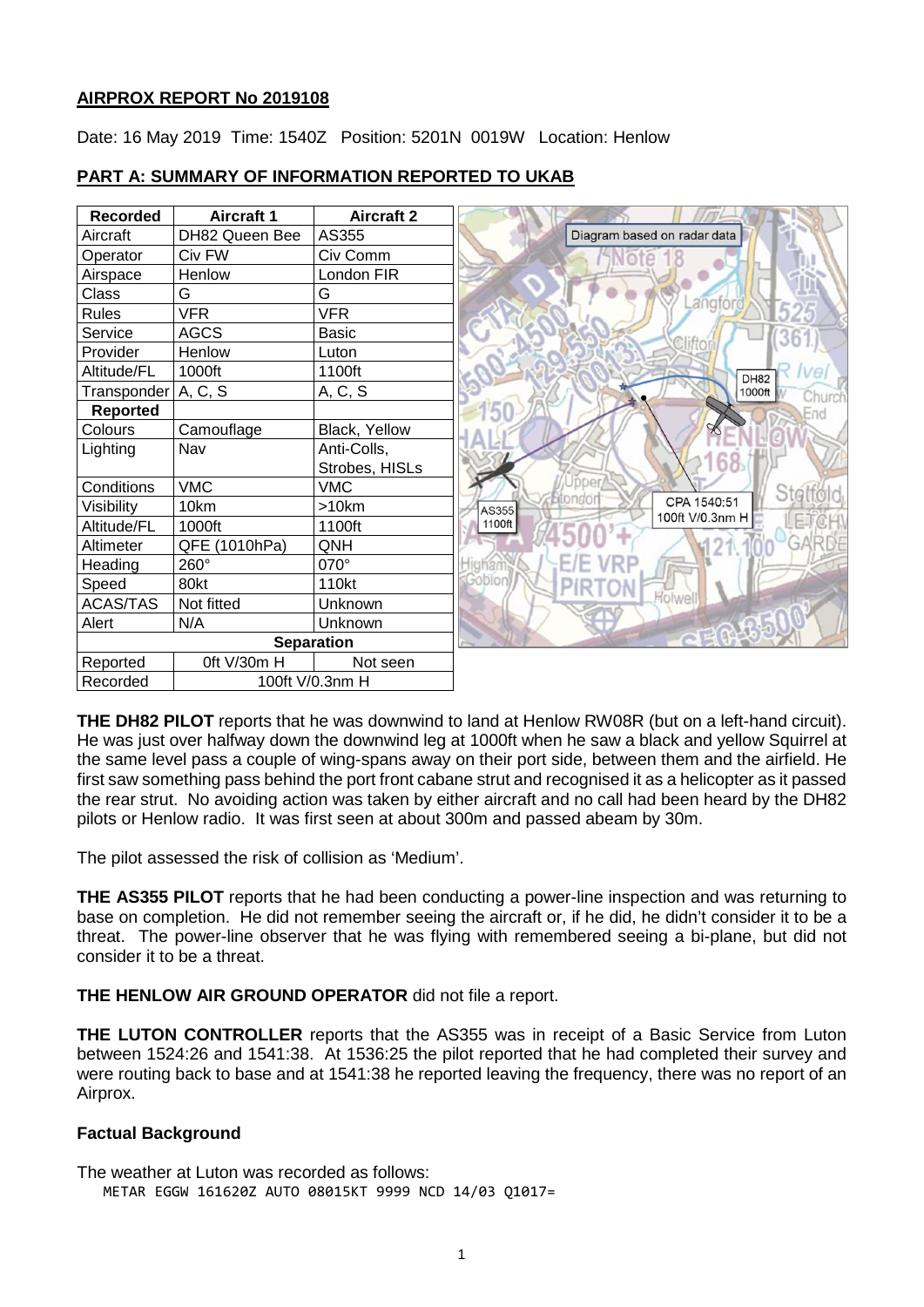## **Analysis and Investigation**

## **UKAB Secretariat**

Figures 1 and 2 were taken from the NATS area radars and show the AS355 (squawking 4670) at 1100ft, to the north-west of Henlow and the DH82 (squawking 7000) at 1000ft in the visual circuit. CPA was at Figure 2 when the two aircraft were 0.3nm apart.



The DH82 and AS355 pilots shared an equal responsibility for collision avoidance and not to operate in such proximity to other aircraft as to create a collision hazard<sup>[1](#page-1-0)</sup>. If the incident geometry is considered as head-on or nearly so then both pilots were required to turn to the right<sup>[2](#page-1-1)</sup>. An aircraft operated on or in the vicinity of an aerodrome shall conform with or avoid the pattern of traffic formed by other aircraft in operation<sup>[3](#page-1-2)</sup>.

#### **Occurrence Investigation**

# **AS355 Operating Authority**

An internal investigation by the AS355's operating authority found that the pilot was returning to base after his power-line patrol; he was aware of Luton airspace above him and believed he was in receipt of a Basic Service from Luton. The weather was not a factor. The radio was not tuned to the Henlow Radio frequency, but the aircraft passed to the north of the airfield. The powerline task specialist saw the DH82 out in front of the aircraft and commented on it to the pilot as they watched it pass by, he did not consider it to be particularly close or to be a concern.

# **The Henlow Airfield Manager**

Since the removal of the gliding symbol from the VFR charts a few years ago there has been an increase in transit traffic through the visual circuit. The airfield has identified 'Airprox in the visual circuit' as a risk and to mitigate this has published articles in aviation magazines including Air Clues, had discussions with local ATC units to alert controllers to airfield activity, and hosted local airspace coordination meetings. They issue NOTAMs whenever there is increased air activity and have had a training 'T' included on VFR charts. They are in the process of an application for an ATZ.

l <sup>1</sup> SERA.3205 Proximity. MAA RA 2307 paragraphs 1 and 2.

<span id="page-1-1"></span><span id="page-1-0"></span><sup>2</sup> SERA.3210 Right-of-way (c)(1) Approaching head-on. MAA RA 2307 paragraph 13.

<span id="page-1-2"></span><sup>3</sup> SERA.3225 Operation on and in the Vicinity of an Aerodrome. MAA RA 2307 paragraph 15.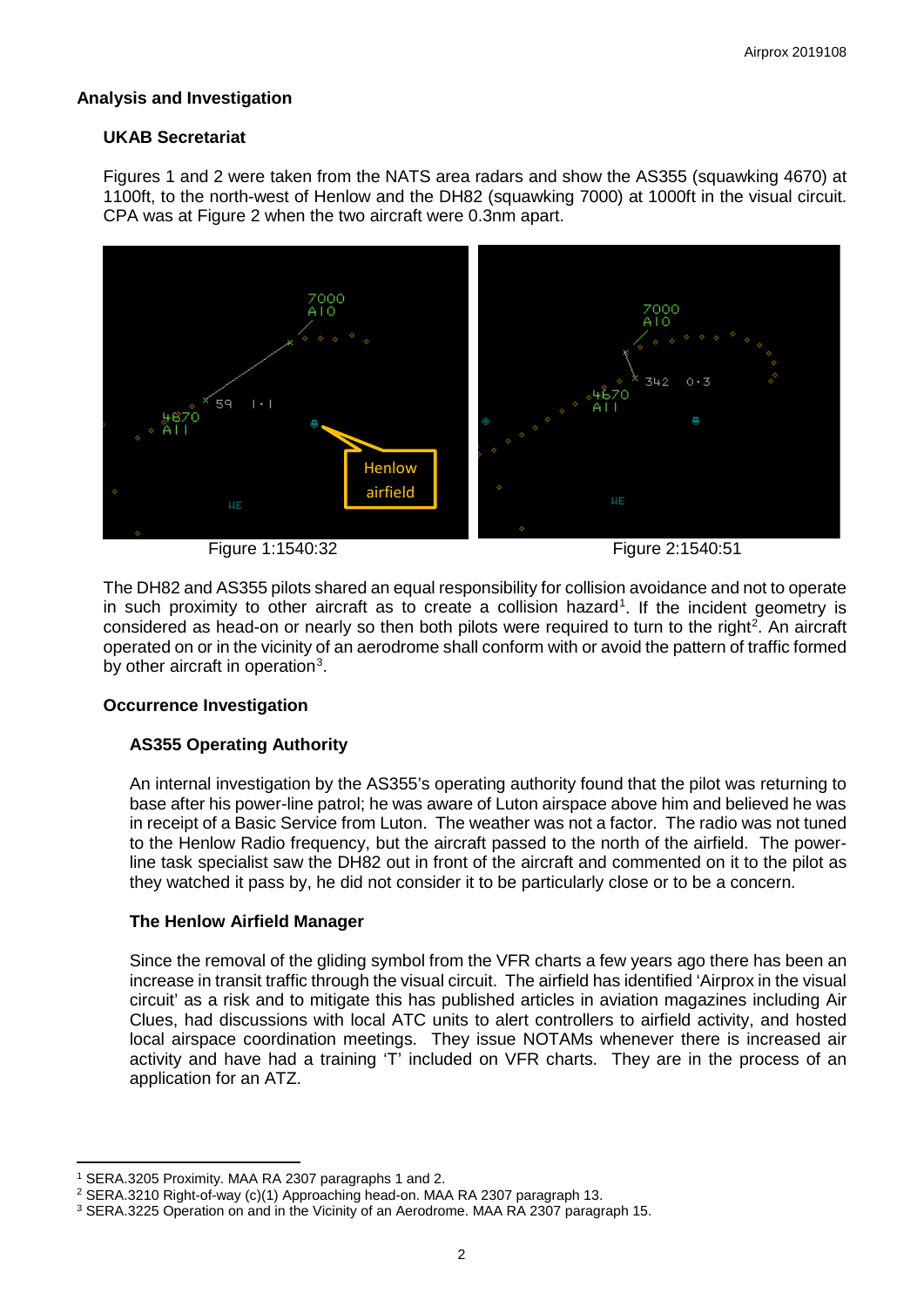#### **Summary**

An Airprox was reported when a DH82 and a AS355 flew into proximity in the Henlow visual circuit at 1540hrs on Thursday 16<sup>th</sup> May 2019. Both pilots were operating under VFR in VMC, the DH82 pilot in receipt of a AGCS from Henlow and the AS355 pilot was in receipt of a Basic Service from Luton.

## **PART B: SUMMARY OF THE BOARD'S DISCUSSIONS**

Information available consisted of reports from the pilots of both aircraft, transcripts of the relevant RT frequencies, radar photographs/video recordings and a report from the Luton air traffic controller. Relevant contributory factors mentioned during the Board's discussions are highlighted within the text in bold, with the numbers referring to the Contributory Factors table displayed in Part C.

The Board first looked at the actions of the DH82 pilot. He was in the visual circuit at Henlow, and although Henlow does not have an ATZ, he could reasonably expect that traffic would be aware of Henlow airfield (marked on the VFR chart with a blue circle and 'T') and therefore be alert to the potential for aircraft to be conducting circuits in the vicinity. Nevertheless, absent the protection of an ATZ or a call from any aircraft that might be routing nearby, the DH82 pilot was solely reliant on his own robust lookout in order to detect any aircraft that might conflict. With no electronic warning system available to him either, he had no situational awareness about the AS355 prior to seeing it (**CF7**). Although, ultimately, he did see the AS355 as it approached head-on, this was too late to take any meaningful avoiding action (**CF9**).

For his part, the Board agreed that the AS355 pilot should have been aware of Henlow and should have been on the look-out for any traffic in the circuit there as he passed close to the airfield. Members wondered why, if his survey had been completed, he had planned to route so close to Henlow at circuit height without giving them a call (**CF3**, **CF6**) because it was for him to avoid the pattern of traffic formed by the DH82 (**CF2**, **CF4**). Noting that he was receiving only a Basic Service with Luton, they thought that rather than transiting at 1000ft, he would have been better served by climbing above visual circuit height and requesting a Traffic Service from Luton (**CF5**). Luton's CTA was well above him (base level at 3500ft in that area) and so he had plenty of vertical separation to climb up out of the way of Henlow and the Old Warden ATZ. The Board noted that the AS355 pilot had commented that he did not recall seeing the DH82, although the observer apparently did and commented on it as they flew past. As such, the Board concluded that the AS355 pilot had probably not seen the DH82 prior to CPA (**CF8**).

The Board briefly discussed the role played by Luton ATC and Henlow Air Ground Operator, but because neither unit was providing a service that required them to monitor the traffic, and neither had any situational awareness on the other's traffic, members agreed that there was very little they could have done (**CF1**).

Finally, in assessing the risk, members quickly agreed that although safety had been reduced by the AS355 pilot flying through the Henlow pattern of traffic without calling, the separation was such that there had been no risk of collision even without any avoiding action. Noting the disparity between the radar recorded separation and the DH82 pilot's much closer assessment, members commented on the difficulties of assessing range from another aircraft and the likely startle-factor on seeing an aircraft flying the reverse track as he was likely focusing on his position downwind as he set up to turn base leg. Accordingly, the Board assessed the risk as Category C.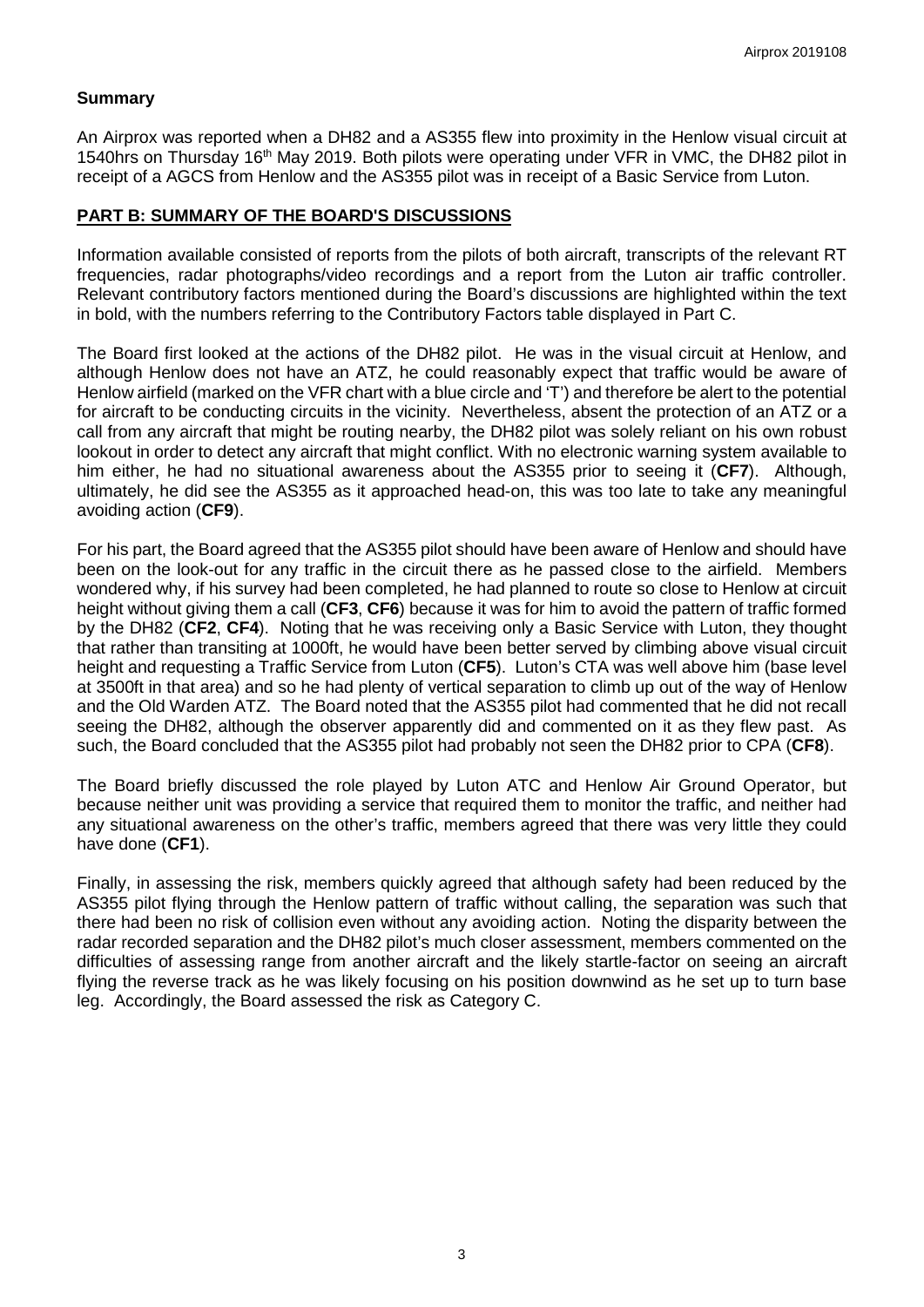# **PART C: ASSESSMENT OF CAUSE AND RISK**

## Contributory Factors:

|           | 2019108                                                        |                                            |                                                                     |  |  |  |
|-----------|----------------------------------------------------------------|--------------------------------------------|---------------------------------------------------------------------|--|--|--|
| <b>CF</b> | <b>Factor</b>                                                  | <b>Description</b>                         | <b>Amplification</b>                                                |  |  |  |
|           | <b>Ground Elements</b>                                         |                                            |                                                                     |  |  |  |
|           | • Situational Awareness and Action                             |                                            |                                                                     |  |  |  |
| 1         | Contextual                                                     | • Situational Awareness and Sensory Events | Not required to monitor the aircraft under the agreed<br>service    |  |  |  |
|           | <b>Flight Elements</b>                                         |                                            |                                                                     |  |  |  |
|           | <b>• Regulations, Processes, Procedures and Compliance</b>     |                                            |                                                                     |  |  |  |
| 2         | <b>Human Factors</b>                                           | • Flight Crew ATM Procedure Deviation      | Regulations/procedures not complied with                            |  |  |  |
|           | <b>• Tactical Planning and Execution</b>                       |                                            |                                                                     |  |  |  |
| 3         | <b>Human Factors</b>                                           | • No Decision/Plan                         | Inadequate planning                                                 |  |  |  |
| 4         | <b>Human Factors</b>                                           | • Aircraft Navigation                      | Did not avoid/conform with the pattern of traffic<br>already formed |  |  |  |
| 5         | <b>Human Factors</b>                                           | • Communications by Flight Crew with ANS   | Appropriate ATS not requested by pilot                              |  |  |  |
| 6         | <b>Human Factors</b>                                           | • Communications by Flight Crew with ANS   | Pilot did not communicate with appropriate<br>controlling authority |  |  |  |
|           | • Situational Awareness of the Conflicting Aircraft and Action |                                            |                                                                     |  |  |  |
| 7         | Contextual                                                     | • Situational Awareness and Sensory Events | Pilot had no, only generic, or late Situational<br>Awareness        |  |  |  |
|           | • See and Avoid                                                |                                            |                                                                     |  |  |  |
| 8         | <b>Human Factors</b>                                           | • Monitoring of Other Aircraft             | Non-sighting or effectively a non-sighting by one or<br>both pilots |  |  |  |
| 9         | <b>Human Factors</b>                                           | • Monitoring of Other Aircraft             | Late-sighting by one or both pilots                                 |  |  |  |

#### Degree of Risk: C.

#### Safety Barrier Assessment<sup>[4](#page-3-0)</sup>

In assessing the effectiveness of the safety barriers associated with this incident, the Board concluded that the key factors had been that:

#### **Flight Elements:**

 $\overline{\phantom{a}}$ 

**Regulations, Processes, Procedures and Compliance** were assessed as **ineffective** because the AS355 pilot did not avoid the pattern of traffic formed by the DH82.

**Tactical Planning and Execution** was assessed as **ineffective** because the AS355 pilot did not plan to avoid Henlow.

**Situational Awareness of the Conflicting Aircraft and Action** were assessed as **ineffective** because neither pilot had any prior knowledge about the other aircraft.

<span id="page-3-0"></span><sup>4</sup> The UK Airprox Board scheme for assessing the Availability, Functionality and Effectiveness of safety barriers can be found on the **UKAB Website**.